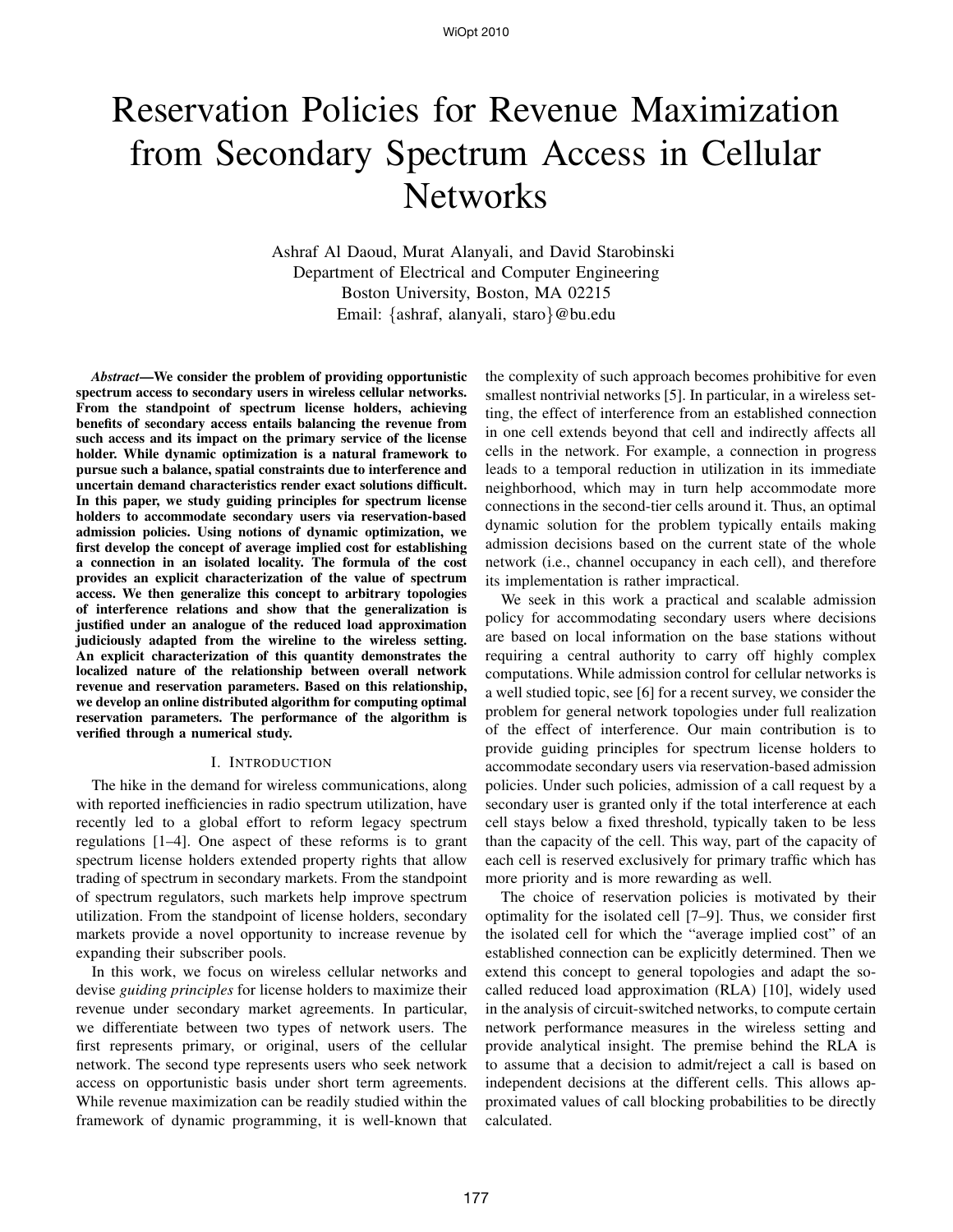Our second contribution is to devise an adaptive mechanism for implementing the reservation-based admission policy. Namely, we provide an online algorithm that updates capacity reservation parameters in light of fluctuations in traffic rates. We exploit the fact that sensitivity of the revenue to a unit change of the reservation parameter for a certain cell can be locally evaluated by the base station using measurements and localized message passing techniques. We use this fact to propose an online distributed algorithm that computes optimal reservation parameters in the network. Since unimodality of the revenue function is not guaranteed in the generality of topologies, we suggest an implementation akin to simulated annealing that probabilistically improves the revenue in each step of the process. Finally, we provide a numerical study in support of the theoretical results.

The rest of this paper is organized as follows: In Section II, we present an operational model for cellular networks under a reservation-based admission policy. We suggest an analytical framework to capture the network-wide effect of interference and use the RLA to compute blocking probabilities. In Section III, we derive an exact expression for the implied cost in the special case of the isolated cell and then give formulas for general topologies based on the RLA. In Section IV, we present the revenue-maximizing distributed algorithm. We present a numerical study in Section V and finally conclude the paper in Section VI.

### II. ANALYTICAL FRAMEWORK

A cellular network is considered under the following teletraffic conditions: At each cell  $i$ , connection requests of type  $m = 1, 2$  arrive independently as a Poisson process with rate  $\lambda_i^{(m)}$ . Here, type 1 refers to requests by primary users and type 2 to those by secondary users. Once established, a connection lasts for an exponentially distributed time with unit mean, independently of the history prior to the request arrival.

We model a cellular network as a weighted graph  $G =$  $(N, E)$  where N denotes the collection of cells and edge weight  $w_{ij} \geq 0$  is the interference bandwidth required from cell  $i$  by a connection established at cell  $i$ . Since a connection may generate interference on other connections in the same cell, the modeled physical situation typically implies that  $w_{ii} > 0$  for each cell i. A connection can be sustained only if it experiences admissible interference, and that a new connection request cannot be honored if it leads to premature termination of another connection that is already in progress.

To formalize this condition, let  $n_i$  denote the number of connections in progress at each cell *i* so that  $\sum_{i \in N} n_i w_{ij}$  is the total interference acting on cell  $j$ . Given an interference parameter  $\kappa_j$  for j, a *network load*  $\mathbf{n} = (n_i : i \in N)$  is *feasible* if

$$
\sum_{i \in N} n_i w_{ij} \le \kappa_j \quad \text{for each } j. \tag{1}
$$

Furthermore, network load evolves as a time-homogeneous Markov process with state space  $S = \{n \in \mathbb{Z}_{+}^N :$ n is feasible}.

Identifying  $w_{ij}$  values depends on the underlying spectrum access mechanism employed in the network. For example, in narrowband networks, frequency band is divided into nonoverlapping channels and the operational constraints under the applied frequency reuse pattern, prohibit the same channel to be assigned simultaneously to connections in the same cell or in any neighboring cells. Thus, condition (1) dictates that  $w_{ij}$ is the total number of channels a connection established at cell  $i$  would lock at cell  $j$ . In wideband networks, connections share the whole frequency band and  $w_{ij}$  can be characterized by the strength of electromagnetic coupling between connections at the different cells. One approach to compute such values is via providing guarantees on the signal to interference ratios at the cells. See for example [12] and [13] for an indepth discussion on identifying such values in wideband networks.

Now consider a reservation-based admission policies. Each such policy will be represented by a vector  $\mathbf{R} = (R_i : i \in N)$ where  $0 \leq R_i \leq \kappa_i$  refers to a reservation parameter at cell i. Under such policies, a type 1 connection is admitted if its inclusion preserves condition (1), while a type 2 connection is admitted at a cell  $j$  only if its inclusion preserves the total interference, from type 1 and type 2 connections, at each cell  $i$ below  $R_i$ . This way, the policy guarantees priority for type 1 connections by reserving ( $\kappa_i-R_i$ ) of the interference capacity of each cell exclusively for type 1 connections.

Assume that the license holder charges an admitted type 1 connection  $r^{(1)}$  units currency and charges an admitted type 2 connection  $r^{(2)}$  units. Given a reservation policy **R**, let  $B_i^{(m)}$ denote the blocking probability of type  $m$  connections at cell i. The long-term revenue rate under policy  $\bf{R}$  can be expressed as

$$
W(\mathbf{R}) = \sum_{i \in N} \sum_{m=1,2} r^{(m)} \lambda_i^{(m)} (1 - B_i^{(m)}).
$$
 (2)

Note that  $W(.)$  depends also on  $(\lambda_i^{(1)}, \lambda_i^{(2)})$ . This dependence is suppressed in the sequel for notational convenience.

A major difficulty in computing the equilibrium distribution of cell occupancies and hence blocking probabilities arises due to the need to compute large normalizing constants. However, even in cases where such computation is possible, the results give little insight on the relationship between the overall revenue and individual reservation parameters. Such a relationship can be alternatively pursued by adapting the RLA to the situation in hand [11].

Our starting point is to consider an isolated cell with capacity  $\kappa$ , reservation parameter R, and arrival rate vector  $\lambda = (\lambda^{(1)}, \lambda^{(2)})$ . Assume that an established connection requires one unit capacity from the cell. Also let  $n$  denote the total number of connections in progress in the cell. The state diagram of the cell occupancy process is shown in Figure 1. The steady state probability of having a total of  $n$  connections in progress can be directly obtained by solving the detailed balance equations. Hence

$$
\pi_{\lambda}(n) = \begin{cases} \frac{(\lambda^{(1)} + \lambda^{(2)})^n}{n!} Z & \text{if } 0 \le n < R\\ \frac{(\lambda^{(1)} + \lambda^{(2)})^R (\lambda^{(1)})^{n-R}}{n!} Z & \text{if } R \le n \le \kappa, \end{cases}
$$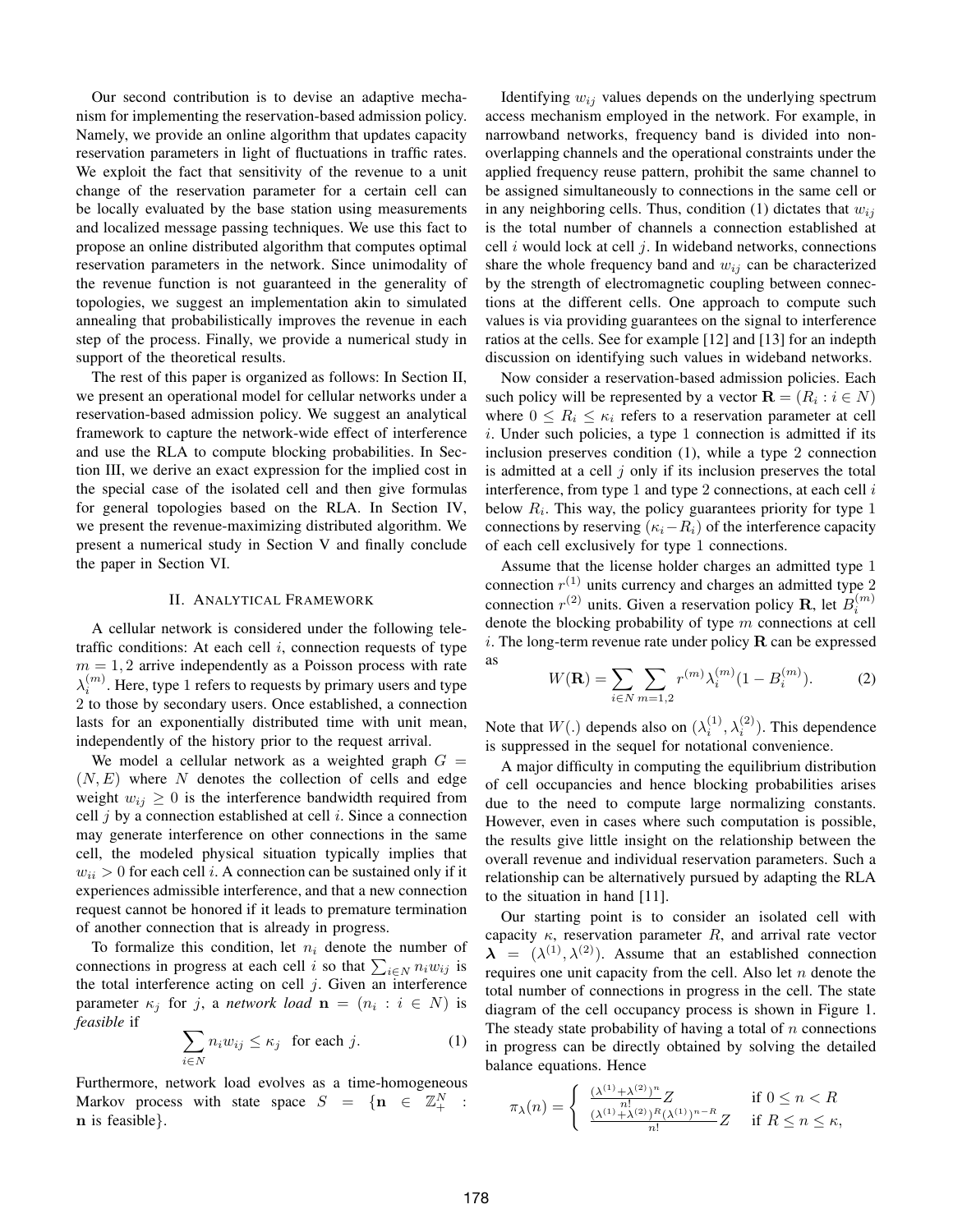

Fig. 1. State transition diagram of the occupancy process for the isolated cell under a reservation policy with parameter R.

where Z is a normalizing constant such that  $\sum_{n=0}^{\kappa} \pi_{\lambda}(n) = 1$ . Furthermore, blocking probabilities for type 1 and 2 are given respectively by

$$
B^{(1)}(\lambda,\kappa,R) \doteq \pi_{\lambda}(\kappa) \tag{3}
$$

$$
B^{(2)}(\lambda, \kappa, R) \doteq \sum_{n=R}^{\kappa} \pi_{\lambda}(n). \tag{4}
$$

For general topologies, we approximate the blocking probability for type m in cell i,  $B_i^{(m)}$ , by the quantity

$$
\hat{B}_i^{(m)} = 1 - \prod_{j \in N} (1 - b_j^{(m)})^{w_{ij}},\tag{5}
$$

where  $\{b_j^{(m)} : j \in N\}$  satisfy the fixed point relation

$$
b_j^{(m)} = B^{(m)}\left(\boldsymbol{\rho}_j, \kappa_j, R_j\right),\tag{6}
$$

with  $\rho_j = (\rho_j^{(1)}, \rho_j^{(2)})$  and

$$
\rho_j^{(m)} = (1 - b_j^{(m)})^{-1} \sum_{i \in N} w_{ij} \lambda_i^{(m)} \prod_{l \in N} (1 - b_l^{(m)})^{w_{il}}.
$$
 (7)

The rational behind this analogous formula of the RLA is that any connection request is subject to independent admission/rejection decision for each unit of interference that it generates at each cell. Namely, a connection request is admitted if all units interference "sub-requests" are admitted independently at all cells. Under the reservation policy, a unit interference by a type 2 connection is admitted at cell  $j$  if the total interference at the cell is below  $R_j$ . Equality (5) gives the blocking probability of a (full) type  $m$  connection request at cell  $i$ , provided that each cell  $j$  admits a unit interference with probability  $1 - b_j^{(m)}$ . In view of the exact analysis of the isolated cell, equalities (6) and (7) are consistency conditions that should be satisfied by the probabilities  $\{b_j^{(m)} : j \in N\}$ .

# III. IMPLIED COST

Subjecting a given cell to an additional unit of interference affects blocking at all the cells in the network, at various extents. For example, during the holding time of a connection, the interference generated by that connection can cause rejection of new connections arriving at neighboring cells, which may in turn open up room for admitting new connections in other cells. Here the concept of *implied cost* that captures such effects of acceptance/rejection decisions is discussed.

#### *A. Isolated Cell*

Consider the isolated cell example and let  $\sigma_R(n)$  denote the reduction in the long-term revenue rate if the system is started with  $n+1$  instead of n connections. Hence,  $\sigma_R(n)$  can be interpreted as the implied cost of admitting a connection when the cell occupancy is n. A reservation parameter  $R$  is optimal if it dictates admission of a type  $m$  connection when  $r^{(m)} > \sigma_R(n)$ , i.e., when the immediate reward exceeds the implied cost of admission.

The quantity  $\sigma_R(n)$  is explicitly identified in [14] for the isolated cell where for  $0 \le n \le R$ :

$$
\sigma_R(n) = \frac{r^{(1)}\lambda^{(1)}B^{(1)}(\lambda,\kappa,R) + r^{(2)}\lambda^{(2)}B^{(2)}(\lambda,\kappa,R)}{(\lambda^{(1)}+\lambda^{(2)})B^{(1)}(\lambda,n,n)} \tag{8}
$$

and for  $R \le n \le \kappa$ :

$$
\sigma_R(n) = \frac{r^{(1)}\lambda^{(1)}B^{(1)}(\lambda,\kappa,R)}{\lambda^{(1)}B^{(1)}(\lambda,n,R)} + \frac{r^{(2)}\lambda^{(2)}\left(B^{(2)}(\lambda,\kappa,R) - B^{(2)}(\lambda,n,R)\right)}{\lambda^{(1)}B^{(1)}(\lambda,n,R)}(9)
$$

Now let

$$
\pi_o^{(1)}(n) = \begin{cases} \frac{\pi_\lambda(n)}{\sum_{i=0}^{\kappa-1} \pi_\lambda(i)} & \text{if } 0 \le n \le \kappa - 1 \\ 0 & \text{otherwise} \end{cases}
$$
(10)

denote the system occupancy distribution seen by an admitted type 1 connection. Also let

$$
\pi_o^{(2)}(n) = \begin{cases} \frac{\pi_\lambda(n)}{\sum_{i=0}^{R-1} \pi_\lambda(i)} & \text{if } 0 \le n \le R-1\\ 0 & \text{otherwise} \end{cases}
$$
(11)

be the same distribution seen by an admitted type 2 connection. The *average* implied cost  $c^{(m)}$  of admitting a connection of type m can be obtained by averaging  $\sigma_R(n)$  over the system occupancy distribution; i.e.,

$$
c^{(m)} = \sum_{n=0}^{\kappa - 1} \pi_o^{(m)}(n) \sigma_R(n), \qquad m = 1, 2. \tag{12}
$$

In the following theorem, we compute the average implied cost in an isolated cell based on formula (12). In particular,

**Theorem III.1.** *(Average Implied Cost in an Isolated Cell): For*  $m = 1, 2$ 

$$
c^{(m)} = \left(1 - B^{(m)}(\lambda, \kappa, R)\right)^{-1} \sum_{k=1,2} r^{(k)} \lambda^{(k)} \frac{\partial B^{(k)}(\lambda, \kappa, R)}{\partial \lambda^{(m)}}.
$$
\n(13)

*Proof:* The proof of the theorem follows from using the expressions (8,9,10,11) in formula (12).

In view of Theorem III.1, the average implied cost in an isolated cell can be exactly and directly computed. However, it will be important in the subsequent discussion of general topologies to consider an insightful form of (13). Namely, associate with each type  $m$  a flow of fictitious connection requests with rate  $\hat{\lambda}^{(m)}$  and reward per connection  $\hat{r}^{(m)}$  such that  $\hat{\lambda}^{(m)} = \hat{r}^{(m)} = 0$ . Thus, the long-term revenue rate as given by (2) remains unchanged. Furthermore, the average implied cost in an isolated cell can be readily written in the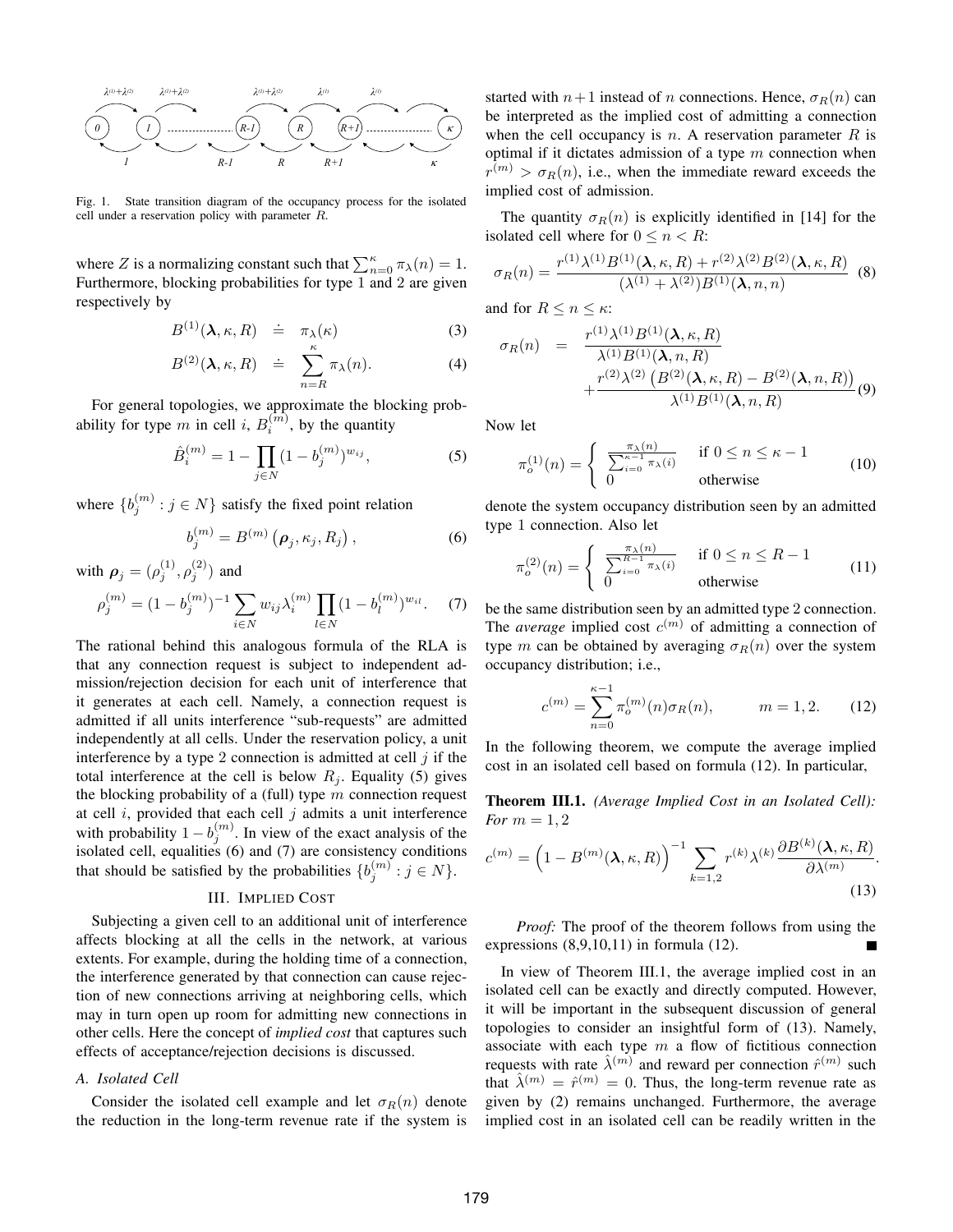equivalent form

$$
c^{(m)} = -\left(1 - B^{(m)}(\lambda, \kappa, R)\right)^{-1} \frac{d}{d\hat{\lambda}^{(m)}} W(R). \tag{14}
$$

### *B. General Topologies*

An extension of Theorem III.1 to general topologies can be pursued under the RLA. Namely, each blocking probability  $B_j^{(m)}$  is approximated by the quantity  $\hat{B}_j^{(m)}$  as given in expressions  $(5,6,7)$ . In this case, the long-term revenue rate  $(2)$ can be approximated by

$$
\hat{W}(\mathbf{R}) \doteq \sum_{j \in N} \sum_{m=1,2} r^{(m)} \lambda_j^{(m)} (1 - \hat{B}_j^{(m)}), \quad (15)
$$

by replacing  $B_j^{(m)}$  with  $\hat{B}_j^{(m)}.$  The definition of fictitious flows can be extended to the present context so that for any cell  $i$ , the fictitious flow of type m is such that  $\hat{\lambda}_i^{(m)} = \hat{r}_i^{(m)} = 0$ ,  $w_{ii} = 1$ , and  $w_{ii} = 0$  for  $i \neq j$ . Expression (15) can be used as a proxy to  $W(\mathbf{R})$  and, by mimicking (14), the average implied cost of type  $m$  connections at cell  $j$  is defined as

$$
c_j^{(m)}\doteq -(1-\hat B_j^{(m)})^{-1}\frac{d}{d\hat\lambda_j^{(m)}}\hat W(\mathbf R).
$$

Proofs of Theorem III.2 and Theorem III.3 below follow the broad lines of [11, Theorem 2.2 and Theorem 2.3], respectively, yet the theorems here amount to a nontrivial extension of the analysis of [11] to those cases where the parameters  $w_{ij}$ 's are not restricted to values taken from the set  $\{0, 1\}.$ 

**Theorem III.2.** *: For*  $m = 1, 2$  *and*  $j \in N$ 

$$
c_j^{(m)} = (1 - b_j^{(m)})^{-1} \sum_{k=1,2} \frac{\partial B^{(k)}(\rho_j, \kappa_j, R_j)}{\partial \rho_j^{(m)}} \times \sum_{i \in N} \rho_{ij}^{(k)} \left( r^{(k)} - (w_{ij} - 1)c_j^{(k)} - \sum_{l \in N-j} w_{il}c_l^{(k)} \right),
$$
\n(16)

*where*

$$
\rho_{ij}^{(k)} = (1 - b_j^{(k)})^{-1} w_{ij} \lambda_i^{(k)} \prod_{l \in N} (1 - b_l^{(k)})^{w_{il}}.
$$
 (17)

In Theorem III.2,  $\rho_{ij}^{(k)}$  represents the intensity of type k interference from cell  $i$  to cell  $j$ , after being thinned at other cells in the network. The total arrival rate of interference to cell j in (7) can be verified to satisfy  $\rho_j^{(k)} = \sum_{i \in N} \rho_{ij}^{(k)}$ . Note that the relation (16) is linear in the implied costs; hence  ${c_j^{(k)}: k = 1, 2, j \in N}$  can be computed via matrix inversion methods.

Now for each cell j and a given function  $H(R)$ , let  $\Delta_j^- H$ denote the *left derivative* of  $H(\mathbf{R})$  in the *j*th entry. That is,  $\Delta_j^- H(\mathbf{R})$  is the amount by which  $H(\mathbf{R})$  increases when the  $R_j$  is decreased by 1

$$
\Delta_j^- H = H|_{R_j} - H|_{R_j - 1}.\tag{18}
$$

Also let  $\Delta_j^+ H$  denote the *right derivative* 

$$
\Delta_j^+ H = H|_{R_j+1} - H|_{R_j}.\tag{19}
$$

The following theorem identifies the sensitivity of  $\hat{W}(\mathbf{R})$  to individual reservation parameter values in terms of the average implied costs. The theorem forms the basis of the adaptive admission control algorithms studied in the next section.

**Theorem III.3.** : For 
$$
j \in N
$$
,  
\n
$$
\Delta_j^{\pm} \hat{W}(\mathbf{R}) = \sum_{k=1,2} \Delta_j^{\pm} B^{(k)}(\rho_j, \kappa_j, R_j) \sum_{i \in N} \rho_{ij}^{(k)} \times
$$
\n
$$
\left(r^{(k)} - (w_{ij} - 1)c_j^{(k)} - \sum_{l \in N-j} w_{il} c_l^{(k)}\right).
$$
\n(20)

## IV. REVENUE MAXIMIZATION VIA ADAPTIVE **RESERVATION**

A guiding principle for revenue maximization involves updating the reservation parameters to improve  $W(\mathbf{R})$  based on the increments/decrements  $\Delta_j^{\pm} \hat{W}(\mathbf{R})$ . A straightforward implementation of this principle may have two pitfalls:

- 1) Unimodality of  $\hat{W}(\mathbf{R})$  cannot be guaranteed in light of the generality of considered topologies; hence classical techniques based on steepest ascent may lead to local maxima of  $\hat{W}(\mathbf{R})$ .
- 2) Computation of  $\Delta_j^{\pm} \hat{W}(\mathbf{R})$  needs to be local for the maximization procedure to scale gracefully to large networks.

In this section, the first issue is addressed by resorting to algorithms based on simulated annealing; a generic method for global optimization and widely used in problems that involve discrete state spaces [15]. The second issue is addressed by exploiting expressions (16) and (20) which are of particular interest from the standpoint of distributed implementation.

Note the local properties of both expressions: Apart from the numbers  $b_j^{(m)}$ , s and  $c_j^{(m)}$ , s, the rest of the quantities can be either measured or computed locally at the base stations. Note that quantities such as the intensity of interference  $\rho_{ij}^{(m)}$ , practically, cannot be measured by the base station of cell  $j$ . However, if each cell *i* passes the quantity  $\lambda_i^{(m)} \prod_{l \in N} (1$  $b_l^{(m)}$  $\binom{m}{l}$ <sup>*w<sub>il</sub>*</sup> to its neighboring cells; i.e., cells that are affected by interference from that cell, then cell  $j$  will be able to compute  $\rho_{ij}^{(m)}$  based on formula (17). Now given that interference is practically effective around a local neighborhood of the cell, any suggested message passing technique will be localized around the cell, perhaps across the first and second tiers of neighboring cells.

Still, computing the quantities  $\Delta_j^{\pm} \hat{W}(\mathbf{R})$  by each cell requires obtaining first  $b_j^{(m)}$  by solving the system of fixed point equations (6), and second the corresponding implied cost values  $c_j^{(m)}$  that solve the system (16). Thus, given a vector  $\mathbf{x} = (x_j^{(m)} : m = 1, 2; j \in N)$ , define first the following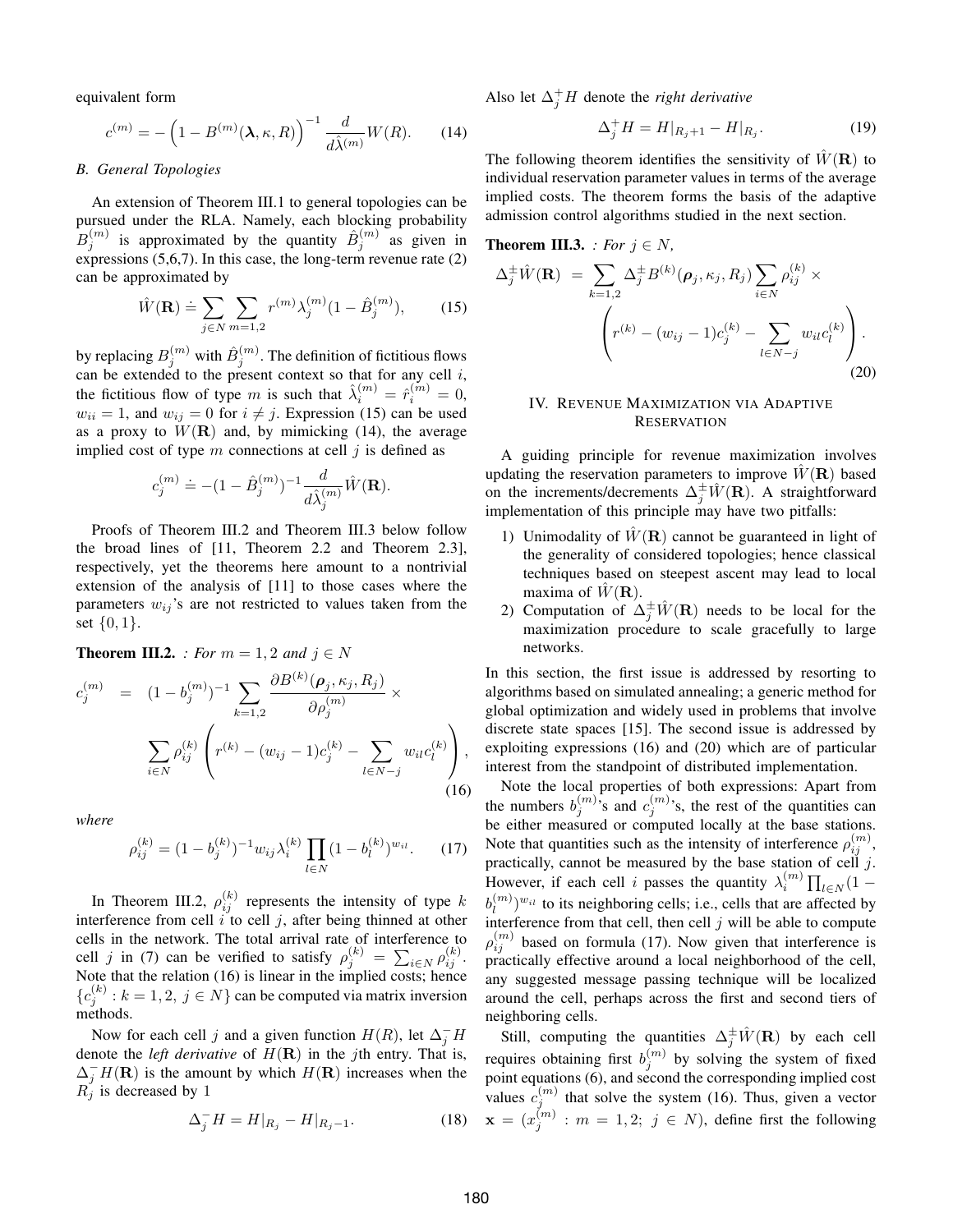linear mapping using formula (6)

$$
f^{(m)} : \mathbb{R}^{2|N|} \to \mathbb{R}^{|N|}, f^{(m)} = (f_1^{(m)}, f_2^{(m)}, \cdots, f_{|N|}^{(m)}), (21)
$$

where

$$
f_j^{(m)}(\mathbf{x}) \doteq B^{(m)}\left(\boldsymbol{\rho}_j(\mathbf{x}), \kappa_j, R_j\right), \quad j \in N.
$$

Here  $\rho_j(\mathbf{x}) = (\rho_j^{(1)}(\mathbf{x}), \rho_j^{(2)}(\mathbf{x}))$  is defined as in (7) so that

$$
\rho_j^{(m)}(\mathbf{x}) \quad \doteq (1 - x_j^{(m)})^{-1} \sum_{i \in N} w_{ij} \lambda_i^{(m)} \prod_{l \in N} (1 - x_l^{(m)})^{w_{il}}.
$$

Define also the mapping

$$
g^{(m)}: \mathbb{R}^{2|N|} \to \mathbb{R}^{|N|}, \ g^{(m)} = (g_1^{(m)}, g_2^{(m)}, \cdots, g_{|N|}^{(m)}), \tag{22}
$$

based on formula (16). Namely, for a given vector  $\mathbf{y} = (y_j^{(m)} :$  $m = 1, 2; j \in N$ ),

$$
g_j^{(m)}(\mathbf{y}) \doteq (1 - b_j^{(m)})^{-1} \sum_{k=1,2} \frac{\partial B^{(k)}(\rho_j, \kappa_j, R_j)}{\partial \rho_j^{(m)}} \times \sum_{i \in N} \rho_{ij}^{(k)} \left( r^{(k)} - (w_{ij} - 1) y_j^{(k)} - \sum_{l \in N-j} w_{il} y_l^{(k)} \right).
$$

Note that  $\{b_j^{(m)} : m = 1, 2; j \in N\}$  and  $\{c_j^{(m)} : m = 1, 2; j \in N\}$ 1, 2;  $j \in N$  are fixed points of the mappings  $(f^{(1)}, f^{(2)})$ , and  $(g^{(1)}, g^{(2)})$ , respectively. Repeated substitution can be employed here to compute the fixed points, starting with arbitrary initial values. Each cell can iterate based on local measurements and passed messages. We suggest the iterations to be performed on different time scales so that the mapping (21) iterates faster and hence the numbers  $\{b_j^{(m)} : m =$ 1, 2;  $j \in N$  can be obtained before an iteration is triggered for the mapping (22). Note that the mapping (21) requires also the knowledge of the implied costs,  $c_1^{(k)}$  $\binom{k}{l}$ , estimated on the neighboring cells. This can be achieved by letting each cell periodically broadcast its implied cost value to its neighboring cells. This way, each cell  $j$  can therefore estimate the quantities  $\Delta_j^{\pm} \hat{W}(\mathbf{R})$ .

### *Distributed Simulated Annealing:*

Now let each cell j update its reservation parameter  $R_i$ at rate  $\gamma_j$ . In particular, for a given  $R_j$  define the set of neighboring states  $\{R_j - 1, R_j + 1 : 0 \le R_j \pm 1 \le \kappa_j\}.$ When an internal clock ticks, the cell chooses a neighboring state  $R'_j$  according to a certain probability distribution. The cell then computes the corresponding value  $\Delta_j^{\pm} \hat{W}(\mathbf{R})$  based on the conventions in (18) and (19); that is, it computes

$$
\Delta_j^{-} \hat{W}(\mathbf{R}) \quad \text{if} \quad R'_j = R_j - 1 \quad \text{case (1)}
$$
  

$$
\Delta_j^{+} \hat{W}(\mathbf{R}) \quad \text{if} \quad R'_j = R_j + 1 \quad \text{case (2)}.
$$

The cell adopts  $R'_j$  as a new reservation parameter if  $\Delta_j^-\hat{W}(\mathbf{R})$  < 0 in case (1) or if  $\Delta_j^+\hat{W}(\mathbf{R}) > 0$  in case (2). If neither of these conditions holds, then  $R'_j$  is adopted with probability  $\exp\left(\frac{-\Delta_j^{-1}\hat{W}(\mathbf{R})}{s}\right)$  $s_j$ <sub>t</sub> ), or  $\exp\left(\frac{\Delta_j^+ \hat{W}(\mathbf{R})}{s} \right)$ s<sup>j</sup> <sup>t</sup> , based on

#### **Distributed Simulated Annealing Algorithm**

- 1. Initialize  $R_{j, start}$
- 2.  $R_j \leftarrow R_{j \, start}$

3.4  $t \leftarrow t + 1$ .

- 3. With rate  $\gamma_i$ 
	- 3.1 Choose a neighboring state  $R'_j \in \{R_j 1, R_j + 1\}$ with probability  $p_j$ 3.2 If  $R'_j = R_j - 1$

3.2.1 If 
$$
\min\left\{1, \exp\left(\frac{-\Delta_j^{-}W(\mathbf{R})}{s_{j_t}}\right)\right\} > \text{random}[0, 1)
$$

\n $R_j \leftarrow R'_j$ 

\n3.3 If  $R' = R_j + 1$ 

\n3.3.1 If  $\min\left\{1, \exp\left(\frac{\Delta_j^{+}W(\mathbf{R})}{s_{j_t}}\right)\right\} > \text{random}[0, 1)$ 

\n $R_j \leftarrow R'_j$ 

the case. Here,  $s_{j_t}$  represents a time decreasing temperature schedule at the cell such that  $s_{j_t}$  goes to 0 as time  $t \to \infty$ . This way algorithm avoids local maxima of the function  $W(.)$ . A pseudo-code for the distributed algorithm is given as follows:

The algorithm can be seen as a distributed version of the simulated annealing algorithm. It can adapt to traffic fluctuations due to the time-of-day use of the network. In particular, when traffic rate changes at a certain cell, it triggers new values for the mappings (21) and (22), and then cells update their reservation parameters according to the algorithm. Thus, in effect, there are three separated time scales that govern network computations, listed as follows from smaller to larger:

- 1) Time scale 1: Cells compute  $\{b_j^{(m)} : m = 1, 2; j \in N\}$
- 2) Time scale 2: Cells compute  $\{c_j^{(m)} : m = 1, 2; j \in N\}$
- 3) Time scale 3: Cells update their reservation parameters  ${R_i : j \in N}.$

### V. NUMERICAL EXAMPLE

In this section, we give a numerical example for applying the proposed algorithm and show its adaptivity to fluctuations in traffic rates. In particular, consider a 7-cell lattice topology with a graph representation shown in Figure 2. Assume that an established connection at a given cell generates interference in that cell and every other cell that it shares a boundary with. Thus, interference between cells that share no boundary will be neglected. The example is based on a wideband system with the following parameters: channel bandwidth  $= 1.25$  MHz, data rate  $= 64.4$  kbps, activity factor  $= 0.4$ , and path loss exponent = 4.0. We compute  $w_{ij}$  and  $\kappa_i$  using the approach detailed in [13] with mobile terminals taken to be uniformly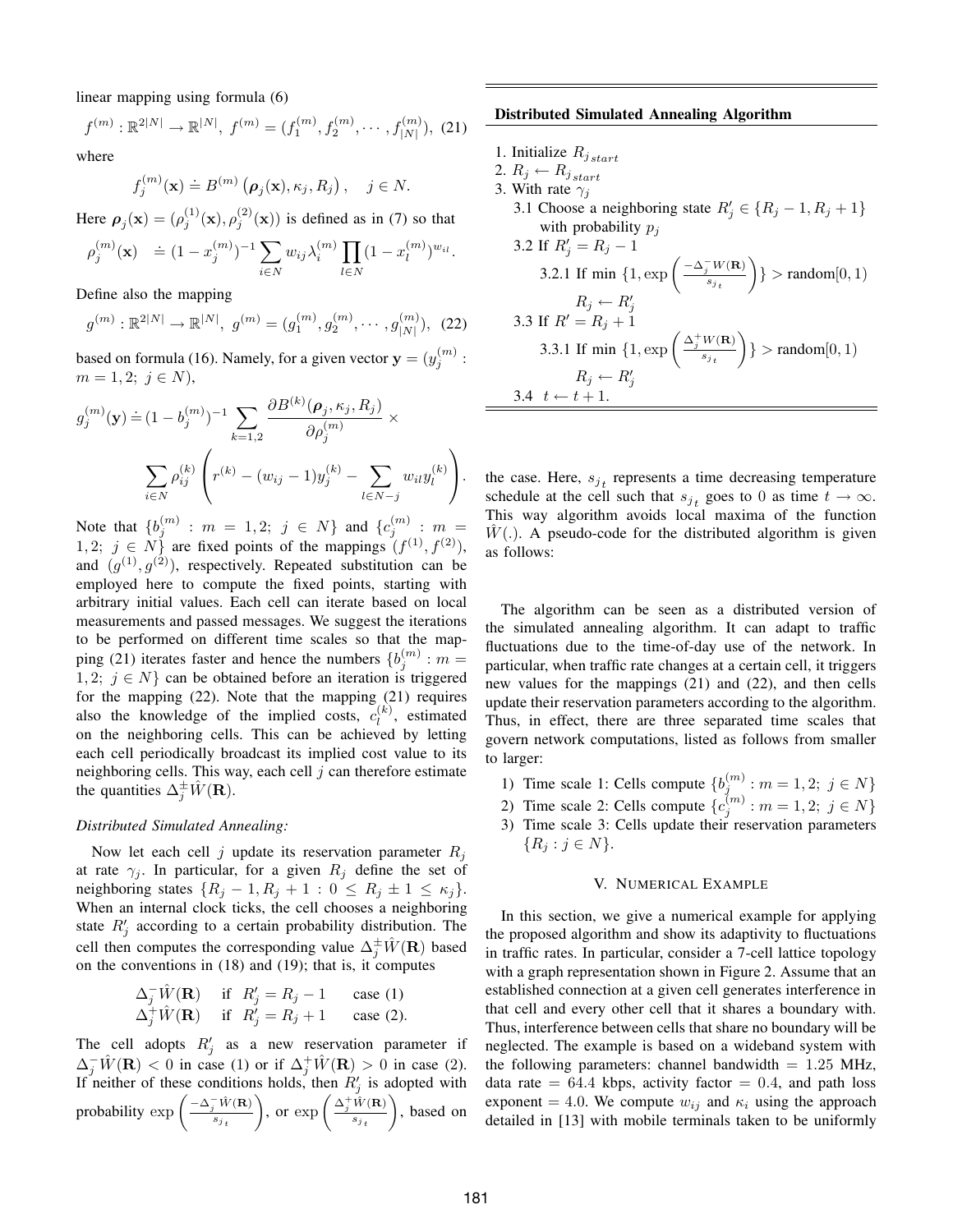

Fig. 2. Network graph of a 7-cell hexagonal lattice topology used for the numerical example of section V.

distributed in the cells. Namely, we obtain:

$$
\begin{cases} w_{ii} = 15.0 \\ w_{ij} = 1.0 \end{cases}
$$
 if *i* and *j* are neighbors,

and  $\kappa_i = 54.0$  for all *i*.

Now assume that the license holder opens cell 1 for type 2 traffic; i.e.,  $\lambda_i^{(2)} = 0$  for  $i = 2, \dots, 7$ . Let  $r^{(1)}$  and  $r^{(2)}$ be 1.0 and 0.75, respectively. Assume also that each cell updates its reservation parameter using a Poisson clock with rate  $\gamma_i = 1.0$ . Once the clock ticks, the cell chooses a neighboring state  $R'_i = R_i \pm 1$  with probability 0.5. The cell then computes  $\Delta^+ \hat{W}_j(\mathbf{R})$ , or  $\Delta^- \hat{W}_j(\mathbf{R})$ , and updates its reservation parameter if necessary. To obtain values of  $\Delta^{\pm} \hat{W}_j(\mathbf{R})$ , we first solve equations (6) and (16) iteratively via repeated substitution. In this experiment, we do not use a temperature schedule at the cells as it is not the purpose of the example to verify local maxima avoidance techniques.

Figure 3(a) shows the trajectories of updating the reservation parameters at the different cells. For the first 1000 steps,  $\lambda_i^{(1)}$ for  $i = 1, \dots, 7$  are taken to be 1.0 and  $\lambda_1^{(2)}$  is 5.0. The algorithm starts with each cell having a reservation parameter  $R_i = 25$ . As each cell updates its parameter according to its own Poisson clock rate, the cells converge to the value  $R_i^* = 52$  for all i. In the second part of the experiment, we change the traffic rates so that for the rest of the experiment  $\lambda_i^{(1)} = 1.5$  for all i and  $\lambda_1^{(2)} = 4.0$ . The result shows that all the cells adapt their reservation parameters and converge fast to the values  $R_1^* = 51$  and  $R_i^* = 50$  for  $i = 2, \dots, 7$ .

Figure 3(b) shows the rate of revenue from the network at the different time steps of implementing the algorithm. For the first 1000 steps and while  $\lambda_1^{(2)} = 1.0$ , the revenue rate increases gracefully to the value 8.11. When traffic rates change, the algorithm adapts and the revenue improves and converges to the new value 10.99.

Verifying optimality of algorithm performance requires an exhaustive search over all the possible reservation parameters. This task is computationally intense. However, the previous results show that the achieved polices are symmetric and have at most two distinct reservation parameter values; one for cell 1 and one for cells  $2 - 7$ . In this context, we limit our search to a sub-domain that covers all reservation parameter vectors R which have at most two distinct entry values. For each set of parameters, we compute revenue rate under the RLA. The maximum rate is found to be 8.11, achieved at the same set of parameters obtained by the algorithm. In the same manner, the results of the second part of the experiment have been verified.

## VI. CONCLUSION

In this paper, we have considered an admission control problem for wireless cellular networks under the objective of revenue maximization. The problem involved service measures which favor primary users by reserving part of the capacity of each cell for their exclusive use. We have developed an analytical framework that captures the average implied cost of establishing a connection in the network. An important value of this work lies in the fact that it develops concepts from wireline to wireless telephony and proves their usefulness. We have used simplified reasoning in explaining these concepts and making them appeal to readers who are more interested in the practical side of the problem. In this respect, and starting with an isolated cell, we have exactly and explicitly characterized the average implied cost of establishing a connection by using notions from dynamic programming. An extension of this result to general topologies has been pursued under the reduced load approximation and led to guiding principles for updating reservation parameters at the cells. Given the complexity of implementing a reservation-based policy in a centralized fashion, we have suggested a distributed online algorithm that can be employed at the base stations and can adapt to fluctuations in traffic rates.

#### ACKNOWLEDGEMENT

This work was supported in part by the US National Science Foundation (NSF) under grant CNS-0721860.

#### **REFERENCES**

- [1] Federal Communications Commission, In the Matter of Unlicensed Operation in the TV Broadcast Bands, Second Report and Order and Memorandum Opinion and Order, FCC 08-260, November, 2008.
- [2] M. BH Weiss, Secondary Use of Spectrum: A Survey of the Issues, *Info,* vol. 8, no. 2, pp. 74–82, 2006.
- [3] M. Cave, C. Doyle, and W. Webb, *Essentials of Modern Spectrum Management,* Cambridge University Presss, 2007.
- [4] P. J. Weiser and D. Hatfield, Spectrum Policy Reform and the Next Frontier of Property Rights, *George Mason Law review,* vol. 15, no. 3, pp. 549–609, 2008.
- [5] D. P. Bertsekas, *Dynamic Programming and Optimal Control,* Athena Scientific, Belmont, 1984.
- [6] M. Ahmed, Call Admission Control in Wireless Networks: A Comprehensive Survey, *IEEE Communications Surveys,* vol. 7, no. 1, pp. 50–69, 2005.
- [7] S. A. Lippman, Applying a New Device in the Optimization of Exponential Qeueing Systems, *Operations Research,* vol. 23, no. 4, pp. 687–710, 1975.
- [8] R. Ramjee, R. Nagarajan, and D. F. Towsley, On Optimal Call Admission Control in Cellular Networks, *Infocom,* pp. 43–50, 1996.
- [9] H. Mutlu, M. Alanyali, and D. Starobinski, Spot Pricing of Secondary Spectrum Access in Wireless Cellular Networks, *IEEE/ACM Transactions on Networking,* vol. 17, no. 6, pp. 1794–1804, 2009.